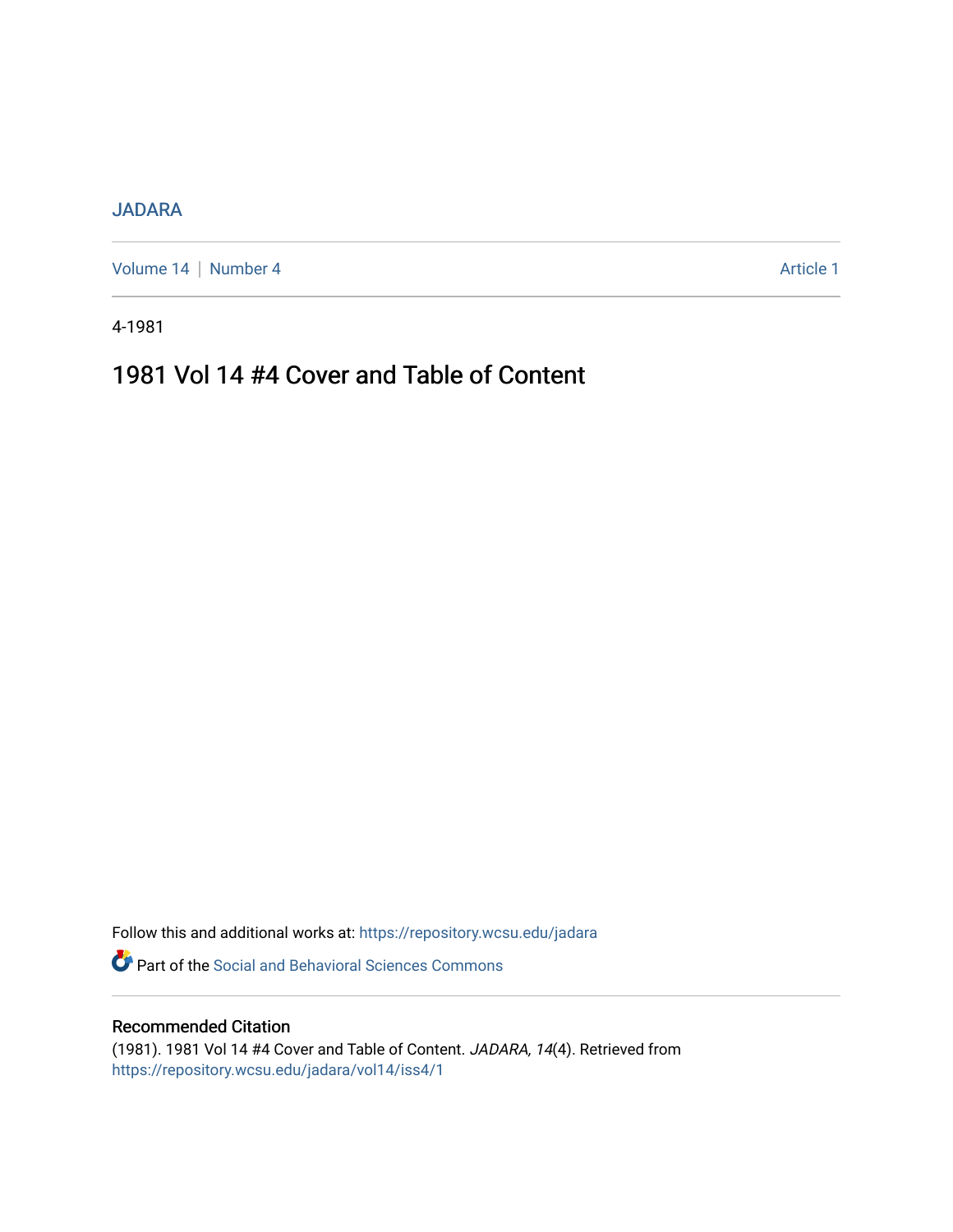et al.: 1981 Vol 14 #4 Cover and Table of Content

# Journal of Rehabilitation of the deaf

Journal of the Rmerican Deafness Rnd Rehabilitation Rssociation

1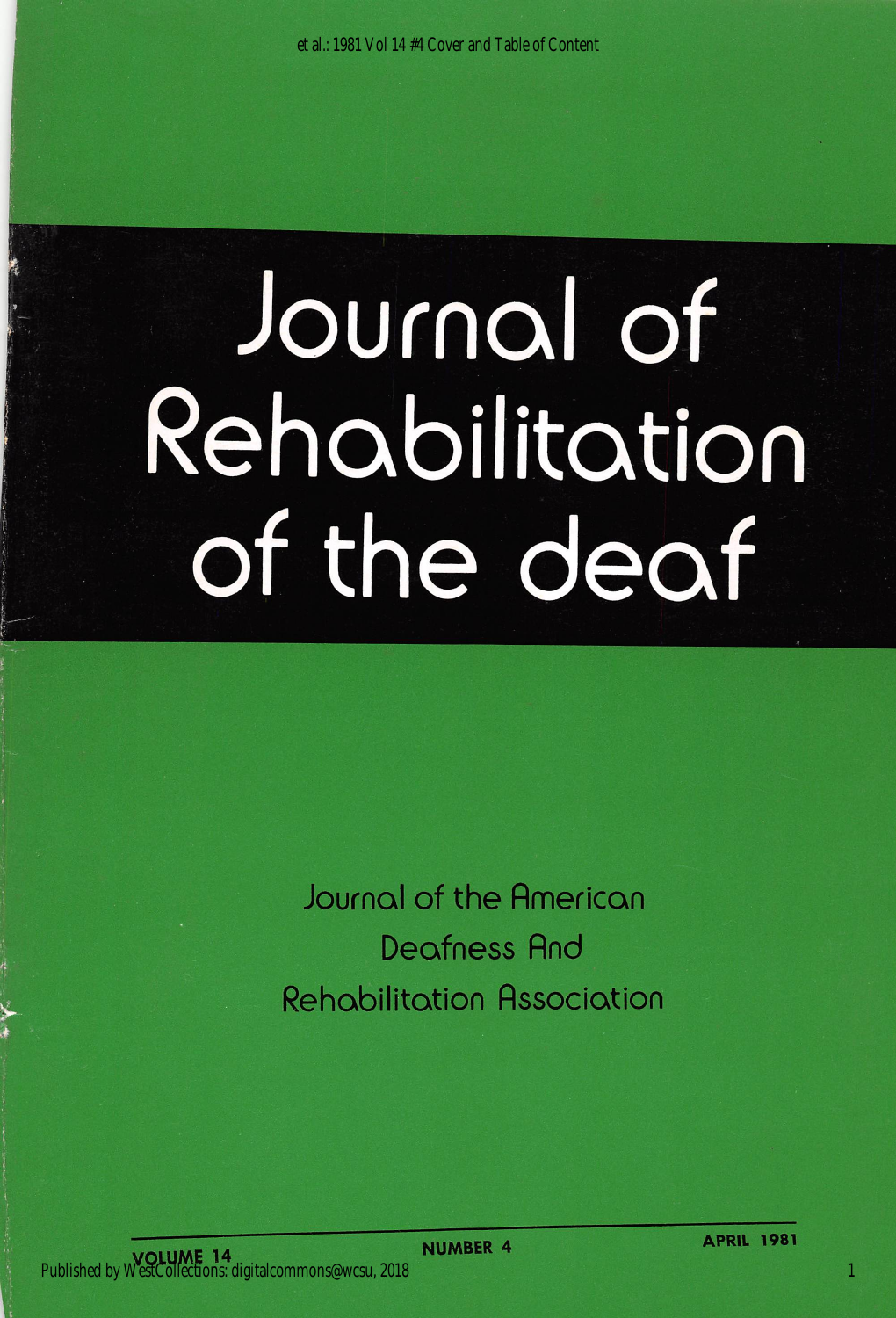

ADARA

#### **CONTENTS** *JADARA, Vol. 14, No. 4 [2018], Art. 1*

FORUM

ii

#### CAREER EXPLORATION WITH HEARING IMPAIRED STUDENTS: A TECHNIQUE USING THE WIDE RANGE INTEREST AND OPINION TEST 1 David Farrugia EXECUTIVE BOARD AN INNOVATIVE APPROACH TO HOUSING HEARING IMPAIRED STUDENTS ON A COLLEGE CAMPUS 6 Executive Director Sharon H. Carter Nancy J. Kasinski and John R. Felver, Jr. **OFFICERS** THE NATURE AND WORK OF PASTORAL WORKERS Sue E. Oullette SERVING DEAF PEOPLE: A REPORT President OF A LIMITED SURVEY 10 Fred Morrison 1st Vice President Nancy A. Grandel and Frank R. Zieziula, Ph.D. Sue Vos 2nd Vice President ALCOHOLISM TREATMENT FOR THE DEAF: SPECIALIZED William P. McCrone SERVICES FOR SPECIAL PEOPLE 14 Secretary/Treasurer Paul Rothfeld BOARD MEMBERS Gary Austin THE TWO SIDES OF HABILITATION/REHABILITATION Charles R. Ferrell SERVICES FOR THE DEAF 18 Robert Mehan Eugene Peterson J. Rex Purvis Eugene W. Petersen BOOK REVIEW JOURNAL EDITOR 26 Glenn T. Lloyd

#### MEMBERSHIP AND SUBSCRIPTION

The American Deafness and Rehabilitation Association is an organization open to professionals providing service for deaf people and others who have an interest in and support the general aims and purposes of ADARA. Dues for membership are \$25 per year payable in advance. The membership year extends from July 1 to June 30 of the following year. Dues include a subscription to the JRD.

Subscription to the Journal of Rehabilitation of the Deaf is available at \$20.00 per year. Single copies are available at \$5.00 each as they are available. For foreign rates and fur ther information, write to the Executive Secretary, ADARA, 814Thayer Avenue, Silver Spring, Maryland 20910.

## EDITORIAL POLICY AND GUIDELINES

The JRD is the official organ of the ADARA. Articles which are submitted are subject to reyiew by the Editorial Board. Submitted manuscripts must be typed and double spaced with a minimum of  $1\frac{1}{2}$  inches on each side of the paper. Style (including citations in the text) should follow that as set forth in the publication manual of the American Psychological Association (1200 Seventeenth Street, N.W., Washington, D.C. 20035).

Submit manuscripts to Glenn T. Lloyd, Ed.D., Rte. 5 - Box 535A, Morganton, N.C. 28655.

Books, A-V materials. Equipment, Catalogs, and other materials for review may be submitted to Frank R. Zieziula, Ph.D., Counselor Education Dep't., Gallaudet College, Florida Ave. at 7th St., N.E., Washington, D.C. 20002.